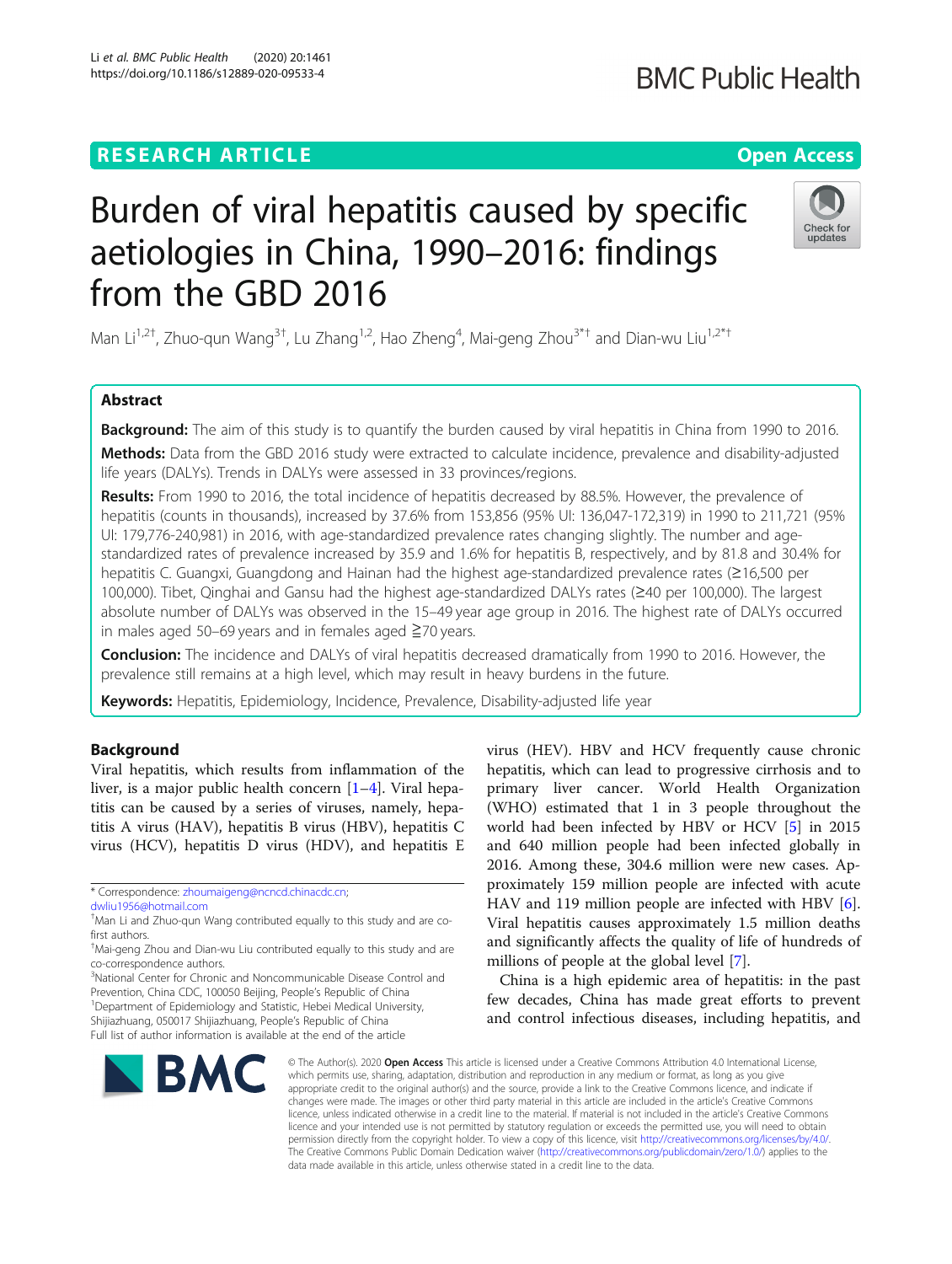has achieved good results, with the incidence of hepatitis dropping dramatically. However, due to the large population base in China, there are still many cases of hepatitis. China's legal infectious disease reporting system has found that more than 1.3 million cases of viral hepatitis are diagnosed annually, accounting for one third of the total reported cases. Viral hepatitis ranks first among infectious diseases, of which hepatitis B accounts for 80% of all hepatitis cases. In addition to seriously threatening human health, viral hepatitis also brings heavy economic burdens to patients. The direct economic loss caused by hepatitis B in China is at least 500 billion RMB every year. The medical costs associated with the management of chronic hepatitis B in a few areas in China have been reported [\[8,](#page-10-0) [9](#page-10-0)]. Despite the large burden of disease, investments in hepatitis remain limited at the national and international levels when compared with some other major infectious diseases.

In this study, we first presented a systematic analysis of four kinds of viral hepatitis at the age-sex-provincial level by using updated data from the Global Burden of Diseases, Injuries, and Risk Factors Study (GBD2016), to estimate the incidence and prevalence of hepatitis and calculate years of life lost (YLLs), years lived with disability (YLDs) and disability-adjusted life years (DALYs). Therefore, our study can provide basic information on the current status of hepatitis for policy decision-makers to identify high-risk populations and regions and to make reasonable allocations of the limited funds for prevention and treatment.

#### Methods

All data used in this study were obtained from the GBD 2016, which covered 195 countries and territories between 1990 and 2016. The incidence, prevalence, YLLs, YLDs and DALYs for hepatitis from 33 provinces/regions were analyzed, including the Hong Kong and Macao Special Administrative Regions (SAR). The Socio-Demographic Index (SDI) levels of the 33 provinces/regions were classified into high-middle SDI, middle SDI and low-middle SDI according to the SDI value estimated from GBD 2016.

The definitions of acute hepatitis A, hepatitis B, hepatitis C, and acute hepatitis E were infection with the corresponding virus resulting in anti-HAV IgG, HBsAg, anti-HCV IgG, and anti-HEV IgG seroconversion, respectively, regardless of symptoms. All ICD-10 codes under the headings B15, B16, B17.0, B19.1, B35.3, B17.1, B19.2 and B17.2 were included.

Details of the methodology used in the GBD studies in general and the main changes incorporated into the GBD 2016 methods, have been described previously [\[6,](#page-10-0) [10](#page-10-0)]. In brief, DisMod-MR 2.1, a Bayesian meta-regression tool, was used as the main method of estimation in order to ensure consistency between incidence, prevalence, remission, and cause of death rates for each condition. DALYs were calculated as the sum of YLLs and YLDs for each cause, location, age group, sex, and year. YLDs were the number of years living with a disability multiplied by a disability weighting, which was derived from general populationbased surveys [\[11\]](#page-10-0) and reflected the severity of the disability. YLLs were calculated by multiplying the number of deaths from each cause in each age-group by the reference life expectancy at the average age of death for those who die in that age group. Age-standardized rates were computed using the world standard population developed for the GBD study [\[12](#page-10-0)]. Spearman correlation was used to relate the SDI index with DALYs.

The 95% uncertainty interval (UI) for each quantity used in the analyses was estimated by taking 1000 samples from the posterior distribution of each quantity, and using the 25th- and 975th-ordered draws of the uncertainty distribution.

# Results

#### Incidence and prevalence

We used over 110,000 outcomes of incidence, prevalence, YLD, YLL and DALYs for hepatitis and the following three levels: 29 age groups; 33 provinces/regions; and 7 individual years from 1990 to 2016.

From 1990 to 2016, the incidence of hepatitis in China (counts in thousands) decreased by 88.5%, from 117,492 (95% UI: 66,517-151,302) to 13,502 (95% UI: 10,918-15, 967), and age-standardized incidence rates per 100,000 decreased by 87.1% from 10,114 (95% UI: 5734-12,988) to 1305 (95% UI: 950–1549). However, the prevalence of hepatitis in China (counts in thousands) increased by 37.6%, from 153,856 (95% UI: 136,047-172,319) in 1990 to 211,721 (95% UI: 179,776-240,981) in 2016, and agestandardized prevalence rates per 100,000 changed slightly by − 3.3%, from 13,537 (95% UI: 12,075-15,156) to 13,089 (95% UI: 11,882-15,760) (Table [1\)](#page-2-0).

Among the four kinds of hepatitis, the incidence and prevalence of acute hepatitis A and acute hepatitis E, along with the age-standardized rates, all decreased dramatically. The case numbers and age-standardized rates of prevalence increased by 35.9 and 1.6% for hepatitis B, respectively, and by 81.8 and 30.4% for hepatitis C.

In 2016, Guangdong province ranked first among the 33 provinces/regions of China in the number of newly infected hepatitis patients with 1,170,000 counts. Tibet, Qinghai and Gansu had the highest age-standardized incidence rates at > 2000/100,000 people; Tibet had the highest of all at 12,563/ 100,000. Guangxi, Guangdong and Hainan had the highest age-standardized prevalence rates at > 16,500/100,000, whereas Beijing, Hong Kong and Macao had the lowest agestandardized incidence rate and prevalence rate (Table [2\)](#page-3-0).

Among the four kinds of viral hepatitis, the incidence rates for acute hepatitis A, hepatitis B, and acute hepatitis E decreased dramatically over the last few decades, especially acute hepatitis A and hepatitis B (Fig. [1](#page-6-0)). However, the agestandardized prevalence rate for hepatitis B decreased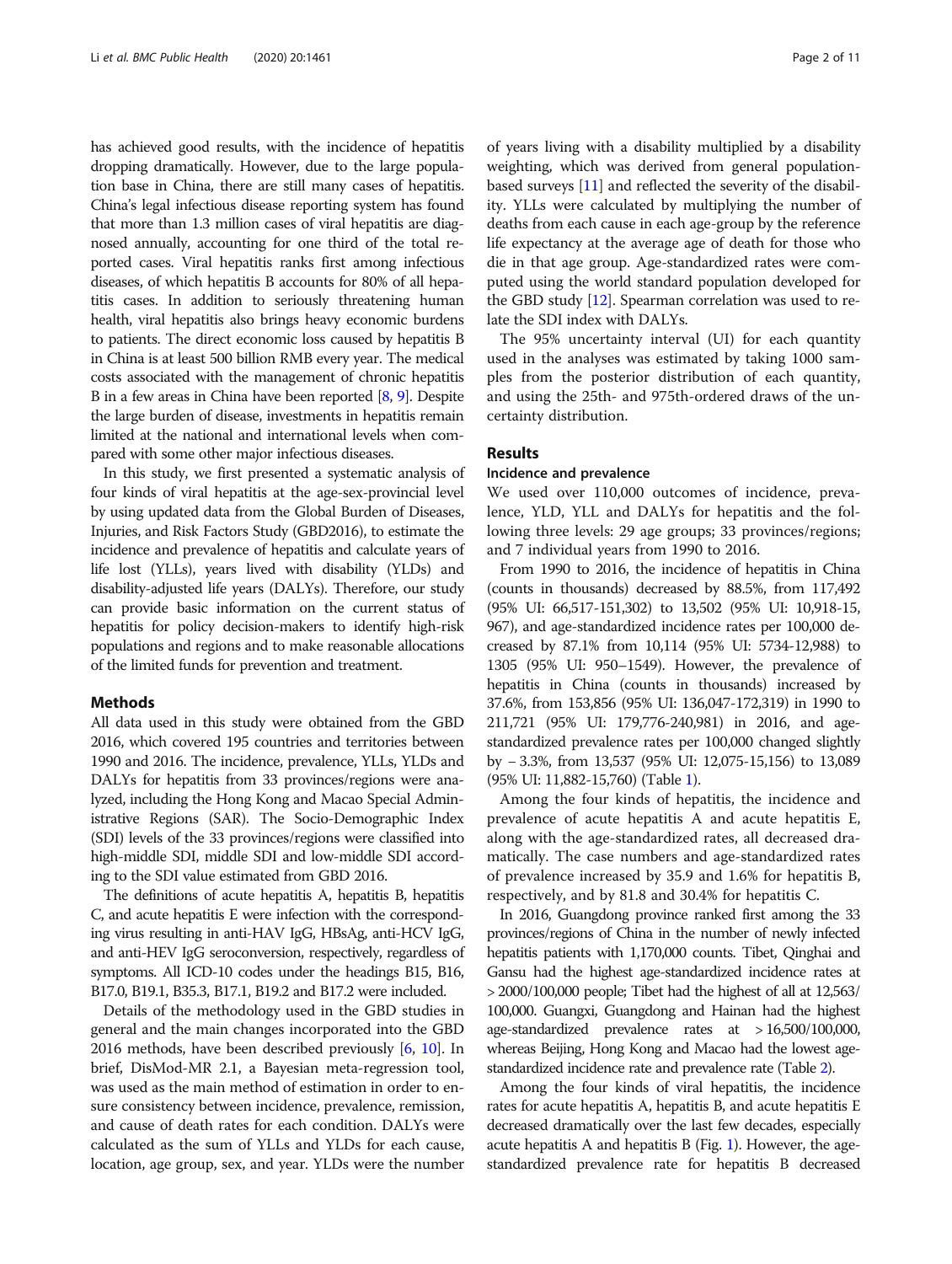<span id="page-2-0"></span>

|                   |            | Incidence               |                                  | Prevalence               |                                  | <b>DALYs</b>           |                                  |
|-------------------|------------|-------------------------|----------------------------------|--------------------------|----------------------------------|------------------------|----------------------------------|
|                   |            | Count in thousands      | Age-standard rate<br>per 100,000 | Count in thousands       | Age-standard rate<br>per 100,000 | Count in thousands     | Age-standard rate<br>per 100,000 |
| Hepatitis         | 1990       | (17,492 (66517-151,302) | 10,114 (5734-12,988)             | 153,856 (136047-172,319) | 13,537 (12075-15,156)            | 1403.8 (1319.6-1507.7) | 135.2 (127.2-145.0)              |
|                   | 2016       | 13,502 (10918-15,967)   | 1305 (950-1549)                  | 211,721 (179776-240,981) | 13,089 (11,882,15,760)           | 302.0 (287.1-319.7)    | 19.6 (18.6-20.8)                 |
|                   | Change (%) | $-88.5$                 | $-87.1$                          | 37.6                     | $-3.3$                           | $-78.5$                | $-85.5$                          |
| Acute hepatitis A | 1990       | 84,988 (32621-117,655)  | 7216 (2767-9983)                 | 6538 (2509-9050)         | 555 (213-768)                    | 220.4 (188.0-257.8)    | 18.9 (16.1-22.0)                 |
|                   | 2016       | 4522 (2350-5778)        | 648 (298-848)                    | 348 (181-444)            | $50(23-65)$                      | 14.1 (12.1-16.5)       | $1.8(1.5-2.1)$                   |
|                   | Change (%) | $-94.7$                 | $-91.0$                          | $-94.7$                  | $-91.0$                          | $-93.6$                | $-90.5$                          |
| Hepatitis B       | 1990       | 28,886 (23305-35,481)   | 2577 (2121,3117)                 | 122,212 (105637-140,054) | 10,605 (9216-12,150)             | 970.8 (898.0-1059.6)   | 97.8 (90.8-106.3)                |
|                   | 2016       | 8025 (6304-10,036)      | 547 (441-672)                    | 166,042 (134231-194,796) | 10,777 (8786-12,645)             | 263.6 (248.2-279.9)    | 15.7 (14.9-16.7)                 |
|                   | Change (%) | $-722$                  | $-78.8$                          | 35.9                     | $\circ$                          | $-728$                 | $-83.9$                          |
| Hepatitis C       | 1990       | 180 (1062-1304)         | $110(100 - 122)$                 | 24,919 (21906-28,054)    | 2361 (2088,2640)                 | 14.6 (11.6-18.5)       | $1.6(1.2 - 2.00)$                |
|                   | 2016       | 655 (581-739)           | 86 (75-99)                       | 45,308 (40742-49,995)    | 3079 (2760,3406)                 | $4.1$ $(3.1 - 5.5)$    | $0.3(0.2 - 0.4)$                 |
|                   | Change (%) | $-44.5$                 | $-21.8$                          | $\frac{8}{81.8}$         | 30.4                             | $-71.9$                | $-81.3$                          |
| Acute hepatitis E | 1990       | 2438 (2208-2701)        | 209 (192-228)                    | 188 (170-208)            | $16(15-18)$                      | (98.0 (173.4-225.9)    | $16.8(14.8 - 19.1)$              |
|                   | 2016       | 300 (266-333)           | 24 (22-27)                       | 23 (20-26)               | $2.0$ (1.7-2.1)                  | 20.2 (17.1-24.0)       | $1.8(1.6 - 2.1)$                 |
|                   | Change (%) | $-87.7$                 | $-88.5$                          | $-87.8$                  | $-87.5$                          | $-89.8$                | $-89.3$                          |
|                   |            |                         |                                  |                          |                                  |                        |                                  |

| $20 - 20 + 10 = 20$<br>١<br>)<br>)    |  |
|---------------------------------------|--|
| Į<br>$+0.700000$<br>J                 |  |
| í<br>j<br>1                           |  |
| $\overline{ }$<br>האמור המהרה המ<br>J |  |
| ר התחלק בין ה<br>J                    |  |
|                                       |  |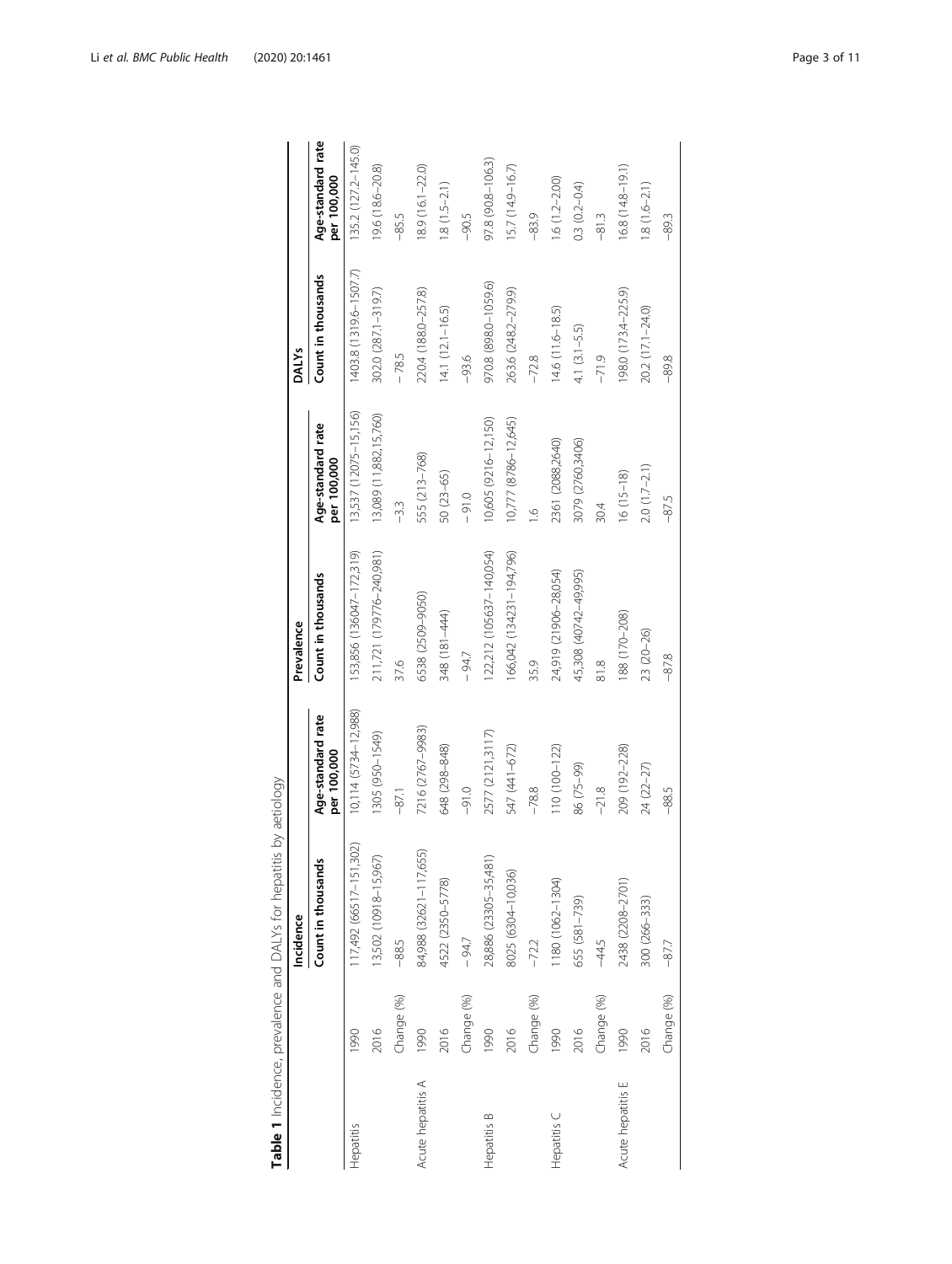<span id="page-3-0"></span>

| Region        | Incidence                         |                                 |                                 |                            | Prevalence                    |                                   |                                  |                                 | <b>DALYs</b>                      |                                 |                                  |                         |
|---------------|-----------------------------------|---------------------------------|---------------------------------|----------------------------|-------------------------------|-----------------------------------|----------------------------------|---------------------------------|-----------------------------------|---------------------------------|----------------------------------|-------------------------|
|               | Count in thousands                |                                 | Age-standard<br>rate per        | 00,000                     | Count in thousands            |                                   | rate per 100,000<br>Age-standard |                                 | Count                             |                                 | rate per 100,000<br>Age-standard |                         |
|               | 1990                              | 2016                            | 1990                            | 2016                       | 1990                          | 2016                              | 1990                             | 2016                            | 1990                              | 2016                            | 1990                             | 2016                    |
| China         | 151,000)<br>$(66517 -$<br>117,491 | $(10918 -$<br>15,967)<br>13,502 | $(5735 -$<br>12,988)<br>10,114  | $(951 -$<br>1549)<br>1306  | 172,319)<br>53,856<br>(136047 | $(179776-$<br>240,981)<br>211,720 | $12075 -$<br>5,156)<br>13,537    | 5,760)<br>$11881 -$<br>3,908    | ,507,691)<br>1319601-<br>,403,788 | 319,734)<br>287096<br>302,026   | $(127.2 - 145.0)$<br>135.2       | $(18.6 - 20.8)$<br>19.6 |
| Hong Kong SAR | 35<br>(29,43)                     | 22<br>(20,26)                   | (543<br>769)<br>645             | $(356 -$<br>447)<br>395    | (578, 800)<br>673             | 971 (867,1096)                    | 13,539<br>11,463<br>$-5+89$      | 3,240)<br>$10472 -$<br>11,734   | 573 (496-<br>665)                 | $\frac{1}{2}$<br>321)<br>259    | $(8.4 - 11.3)$<br>9.7            | $2.8$<br>(2.3–3.4)      |
| Macao SAR     | (7,12)<br>$\supseteq$             | (3.0,3.9)<br>34                 | $-8661$<br>3224)<br>2698        | $-906$<br>753)<br>677      | (36, 50)<br>$\overline{4}$    | (81, 100)<br>8                    | $(10209 -$<br>3,921)<br>11,852   | 12508-<br>5,340)<br>3,824       | $(147 -$<br>213)<br>178           | $(59 -$<br>8<br>$\frac{8}{2}$   | $(44.8 - 64.8)$<br>53.9          | $(8.2 - 12.9)$<br>103   |
| Anhui         | (3130, 7345)<br>5808              | 492<br>(400,587)                | (1,497)<br>$(5123 -$<br>9161    | 8093<br>283)<br>1087       | (6496,8353)<br>7370           | (6944,9779)<br>8368               | 11634<br>(4,781)<br>3,146        | 10980-<br>5,355)<br>3,164       | $(48750 -$<br>67,924)<br>57,418   | 12,916<br>10,933<br>$(9243 -$   | $(96.1 - 130.9)$<br>111.9        | $(14.0 - 19.1)$<br>164  |
| Beijing       | (124, 198)<br>163                 | (84, 125)<br>102                | (1257,2281)<br>1822             | $363-$<br>579)<br>478      | (801, 1022)<br>898            | (1999, 2654)<br>2277              | $(7417 -$<br>9380)<br>8281       | $(7109 -$<br>9222)<br>8053      | $(3456 -$<br>5094)<br>4234        | $(1477 -$<br>2180)<br>1812      | $(32.8 - 46.9)$<br>39.4          | $(5.4 - 7.7)$<br>6.5    |
| Chongqing     | (727, 2646)<br>1834               | (163,256)<br>211                | 16,546)<br>11,469<br>$(4603 -$  | 1581)<br>$(715 -$<br>1218  | (1736, 2247)<br>1978          | (3351,4445)<br>3886               | $(11054 -$<br>14,196)<br>12,545  | $(11258 -$<br>4,926)<br>12,985  | 23,467)<br>$(15693 -$<br>19,172   | $(4059 -$<br>5711)<br>4846      | $(104.0 - 153.5)$<br>125.9       | $(13.3 - 18.5)$<br>15.8 |
| Fujian        | 1131<br>(597,1532)                | 203<br>(162,250)                | $-6191$<br>4495)<br>3384        | $(475 -$<br>74)<br>638     | (3332,4310)<br>3817           | (4605,6464)<br>5619               | $(11198 -$<br>4,300)<br>12,710   | 11064<br>5,261)<br>3,350        | 15,450 (13137–<br>18,279)         | (2629<br>3720)<br>3121          | $(50.4 - 69.6)$<br>59.2          | $(6.4 - 9.0)$<br>7.5    |
| Gansu         | 3540,8998)<br>6983                | (345,546)<br>458                | $(13662 -$<br>32,789)<br>25,665 | $(1718 -$<br>3317)<br>2746 | (2790,3601)<br>3195           | (3142, 4183)<br>3608              | $(12308 -$<br>15,713<br>13,955   | $11649 -$<br>5,341)<br>3,248    | 71,301)<br>49970-<br>59,742       | 13,274<br>11,366<br>$(9667 -$   | $(240.5 - 334.3)$<br>283.9       | $(35.9 - 48.2)$<br>41.8 |
| Guangdong     | (2541, 4378)<br>3507              | (944, 1411)<br>1170             | $(4359 -$<br>7197)<br>5859      | $(879 -$<br>1383)<br>1131  | (7867,9922)<br>8919           | (17,531,24,275)<br>21,323         | $(13621 -$<br>17,079)<br>5,385   | $(13972 -$<br>8,826)<br>6,728   | 77,563)<br>$(S5907 -$<br>65,622   | $-0$ P681)<br>26,336)<br>22,223 | $(110.7 - 154.3)$<br>130.9       | $(16.1 - 22.1)$<br>18.8 |
| Guangxi       | (2538,5207)<br>4132               | (476, 739)<br>618               | 11,938)<br>$(5928 -$<br>9544    | (1131)<br>1890)<br>586     | 679,8543)<br>7717             | (7905,10,563)<br>9387             | $(16235 -$<br>20,200)<br>18,301  | 21,021)<br>8,670<br>15775-      | 68,872)<br>57,716<br>$(48290 -$   | $(10820 -$<br>15,363)<br>12,878 | $(135.8 - 194.1)$<br>161.8       | $(21.5 - 30.1)$<br>25.5 |
| Guizhou       | (2098,7709)<br>5251               | (325,551)<br>447                | $(5998 - 19,270)$<br>13,406     | (1057)<br>2400)<br>835     | (3611, 4706)<br>4136          | (3983, 5357)<br>4616              | $(11248 -$<br>14,453<br>12,795   | $(11101 -$<br>4,930)<br>2,844   | $(46740 -$<br>67,208)<br>55,697   | 14,102)<br>11,774<br>$-1686$    | $(158.8 - 223.1)$<br>186.9       | $(27.8 - 38.9)$<br>33.0 |
| Hainan        | (388, 804)<br>651                 | (113, 186)<br>155               | 12,150)<br>$(6031 -$<br>9876    | $(1403 -$<br>2532)<br>2108 | (912, 1157)<br>1038           | (1394, 1923)<br>1685              | 15,806<br>(13970-<br>17,538)     | 18,953)<br>$(13907 -$<br>16,677 | 10,065)<br>$(7274 -$<br>8567      | $(2419 -$<br>3488)<br>2895      | $(130.8 - 179.9)$<br>154.4       | $(25.2 - 35.2)$<br>29.8 |
| Hebei         | (1249, 3355)<br>2357              | (436,765)<br>608                | $(2201 -$<br>6048)<br>4213      | $(625 -$<br>1298)<br>995   | (4952, 6594)<br>5678          | (7304,9662)<br>8381               | 11,273)<br>$(8518 -$<br>9720     | 11,976)<br>$-0.150$<br>10,404   | 46,550)<br>$(34012 -$<br>39,809   | 15,165)<br>12,750<br>$(10671 -$ | $(62.7 - 85.7)$<br>73.5          | $(13.0 - 17.8)$<br>15.2 |

Table 2 Incidence, prevalence and DALYs for hepatitis by province **Table 2** Incidence, prevalence and DALYs for hepatitis by province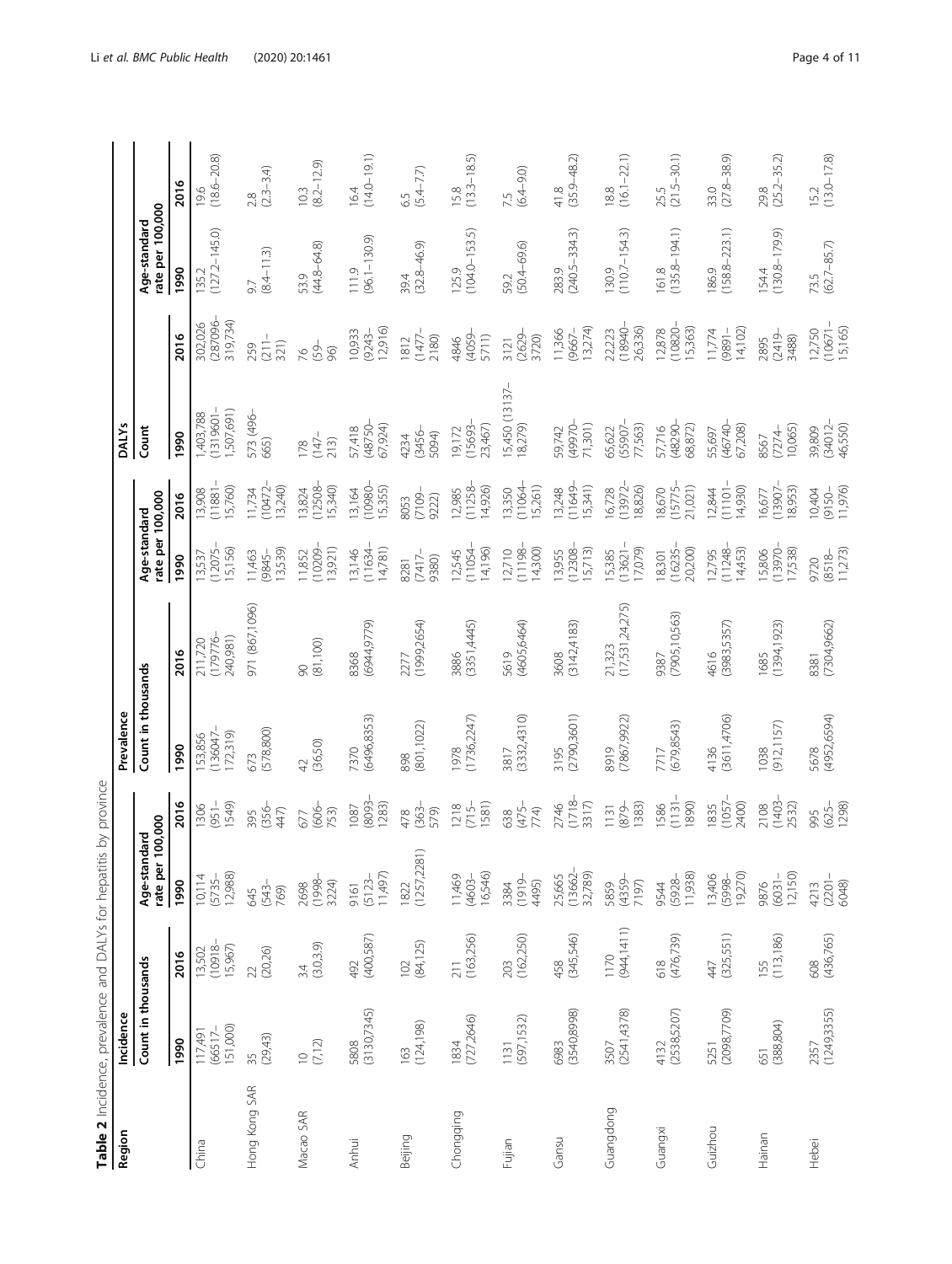| Region         | Incidence               |                   |                                   |                            | Prevalence                |                              |                                                           |                                | <b>DALYs</b>                     |                                 |                                  |                         |
|----------------|-------------------------|-------------------|-----------------------------------|----------------------------|---------------------------|------------------------------|-----------------------------------------------------------|--------------------------------|----------------------------------|---------------------------------|----------------------------------|-------------------------|
|                | Count in thousands      |                   | Age-standard<br>rate per          | 100,000                    | Count in thousands        |                              | rate per 100,000<br>Age-standard                          |                                | Count                            |                                 | rate per 100,000<br>Age-standard |                         |
|                | 1990                    | 2016              | 1990                              | 2016                       | 1990                      | 2016                         | 1990                                                      | 2016                           | 1990                             | 2016                            | 1990                             | 2016                    |
| Heilongjiang   | (941, 2384)<br>1764     | (218,336)<br>274  | (2646-<br>6668)<br>4923           | $(681 -$<br>193)<br>966    | (4293,5497)<br>4881       | (6021, 8060)<br>7122         | $(12195 -$<br>5,479)<br>13,768                            | $(13249 -$<br>7,546)<br>5,502  | $(21600 -$<br>29,864)<br>25,522  | 7266)<br>(5127<br>5164          | $(68.8 - 93.6)$<br>80.7          | $(10.8 - 14.9)$<br>127  |
| Henan          | 7423<br>(4195,9428)     | 797<br>(641,944)  | 11,246)<br>$(5027 -$<br>8882      | $-366$<br>353)<br>1150     | (11,654,14,811)<br>13,243 | (13, 125, 17, 922)<br>15,817 | $(13934 -$<br>17,536)<br>5,743                            | 13641-<br>8,565)<br>6,398      | 100,975)<br>73426-<br>86,809     | 18,818<br>16,320<br>(14127      | $(97.9 - 134.4)$<br>115.5        | $(14.5 - 19.1)$<br>16.7 |
| Hubei          | (2777, 6683)<br>5216    | (400,599)<br>500  | 12,185)<br>$(5117 -$<br>9541      | $-108$<br>1400)<br>186     | (7472, 94, 573)<br>8493   | (8423, 11, 539)<br>10,168    | 17,482)<br>$(13924 -$<br>15,766                           | 8,644)<br>13672-<br>6,476      | $-10874$<br>67,880)<br>56,397    | 12,495)<br>$-50105$<br>10,743   | 16.6 (99.3-<br>139.3)            | $(14.0 - 18.9)$<br>164  |
| Hunan          | (4592, 10, 077)<br>7947 | 851<br>(683,1013) | $12,299$<br>$(7170-$<br>$15,498)$ | 1185-<br>893)<br>598       | (8625,10,868)<br>9788     | (9755, 13, 382)<br>11,788    | $(14219 -$<br>17,806)<br>16,072                           | 8,623)<br>$13705 -$<br>6,482   | 119,919)<br>101,822<br>$-96086$  | $(19239 -$<br>26,334)<br>22,413 | $(155.9 - 218.1)$<br>185.0       | $(25.4 - 34.2)$<br>29.4 |
| Inner Mongolia | (574, 1825)<br>1300     | 154<br>(122,188)  | 5978<br>(2653–<br>8396)           | 1070)<br>$(565 -$<br>857   | (1821, 2419)<br>2088      | (2857, 3701)<br>3235         | 11,397)<br>$(8744 -$<br>948                               | 2,571)<br>11,084<br>$-0166$    | $(12062 -$<br>16,873<br>14,266   | (2534<br>3632)<br>3023          | $(63.8 - 87.6)$<br>74.5          | $(8.8 - 12.2)$<br>10.4  |
| Jiangsu        | (1477, 3618)<br>2688    | (346,513)<br>421  | $(2327 -$<br>5944)<br>4365        | $-064$<br>788)<br>647      | (7361,9485)<br>8377       | (9597, 12, 901)<br>11,231    | $(11132 -$<br>14,259)<br>12,591                           | $(10709 -$<br>4,210)<br>12,416 | 50,781)<br>$36547 -$<br>43,122   | $(7236 -$<br>9894)<br>8491      | $(58.5 - 81.1)$<br>689           | $(7.6 - 10.1)$<br>8.8   |
| Jiangxi        | (3390, 13, 050)<br>9004 | 707<br>(494,881)  | $(8033 -$<br>27,070)<br>18,982    | $(1211 -$<br>2725)<br>2096 | 4677,6133)<br>5420        | (5424,7490)<br>6492          | $12272-$<br>5,718)<br>3,996                               | 5,323)<br>(11137<br>3,321      | 104,129)<br>$(73767 -$<br>88,207 | $(15172 -$<br>21,297)<br>17,845 | $(210.4 - 291.4)$<br>250.4       | $(31.6 - 43.8)$<br>36.9 |
| lilin          | (1295,2286)<br>1880     | (193, 284)<br>234 | $(5212 -$<br>9192)<br>7604        | 1344)<br>$(888 -$<br>1152  | 3080,3942)<br>3502        | (4143,5557)<br>4891          | $(12523 -$<br>15,833)<br>14,122                           | 7,401)<br>$(13093 -$<br>5,334  | (27580-<br>38,029)<br>32,324     | $(5291 -$<br>7363)<br>6215      | $(125.6 - 171.1)$<br>145.8       | $(15.6 - 20.9)$<br>18.0 |
| Liaoning       | (984, 1635)<br>1365     | 303<br>(251,360)  | $(2719 -$<br>4784)<br>3958        | 1120<br>$(749 -$<br>962    | (4658, 5916)<br>5294      | (6939, 9235)<br>8187         | $-81611$<br>5,075)<br>13,503                              | $13214-$<br>7,477)<br>5,503    | $(22379 -$<br>30,759)<br>26,218  | $(5587 -$<br>8017)<br>6658      | $(61.8 - 84.4)$<br>723           | $(10.2 - 13.9)$<br>118  |
| Ningxia        | (349, 891)<br>692       | 70<br>(54,83)     | 14,086)<br>11,075<br>(5902-       | 1637)<br>1379<br>$-659$    | (525, 671)<br>594         | 857,1139)<br>986             | $11148-$<br>(4,075)<br>12,553                             | 11834<br>5,548)<br>3,560       | $(4228 -$<br>6024)<br>5070       | 1574)<br>(1137)<br>1342         | $(95.9 - 130.2)$<br>112.2        | $(16.7 - 22.7)$<br>19.6 |
| Qinghai        | (879,2194)<br>1720      | (103, 171)<br>143 | $(15016 -$<br>33,886)<br>26,998   | $(2258 -$<br>4440)<br>3671 | (575,757)<br>666          | (769, 1020)<br>883           | $(12273 -$<br>5,723)<br>13,941                            | $(12065 -$<br>5,710)<br>3,679  | 17,351<br>$(11892 -$<br>14,322   | $(2728 -$<br>3830)<br>3251      | $(275.8 - 379.9)$<br>321.9       | $(45.9 - 63.0)$<br>54.0 |
| Shaanxi        | (2172, 6730)<br>4749    | (377, 632)<br>511 | 20,649)<br>14,585<br>$(6707 -$    | $(1114 -$<br>2484)<br>1921 | (3620,4693)<br>4120       | (5061,6608)<br>5778          | $(11391 -$<br>14,582<br>12,871                            | $(12125 -$<br>5,658)<br>3,737  | 68,441)<br>$(50473 -$<br>58,470  | $(1184 -$<br>15,669)<br>13,308  | $(172.7 - 232.0)$<br>199.8       | $(26.8 - 36.2)$<br>31.3 |
| Shandong       | 3730<br>(1901,5135)     | (503, 784)<br>641 | $(2455 -$<br>6928)<br>4984        | 1033)<br>$(549 -$<br>823   | 10,539<br>(9326,11,801)   | (11,251,15,845)<br>13,749    | $\begin{array}{c} 12,805 \\ (11380 - 14,312) \end{array}$ | 12,562<br>(10329-<br>14,404)   | 67,354)<br>57,756<br>(49465-     | $(11474 -$<br>15,838)<br>13,459 | $(66.5 - 90.3)$<br>77.5          | $(10.1 - 13.7)$<br>117  |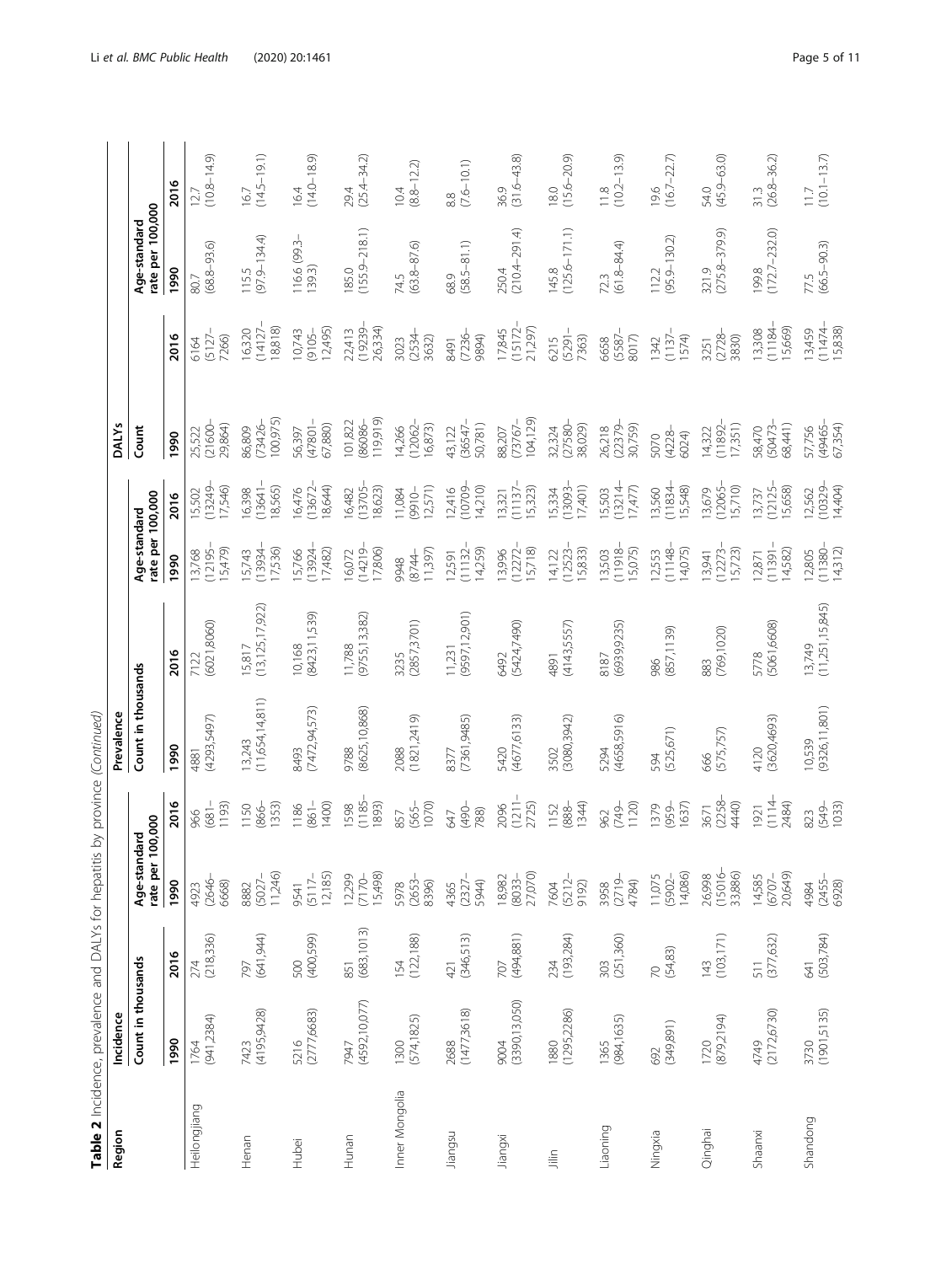|          | Incidence                    |                  |                               |                               | Prevalence                |                          |                                  |                                 | <b>DALYS</b>                    |                                 |                                  |                            |
|----------|------------------------------|------------------|-------------------------------|-------------------------------|---------------------------|--------------------------|----------------------------------|---------------------------------|---------------------------------|---------------------------------|----------------------------------|----------------------------|
|          | Count in thousands           |                  | lard<br>Age-stand<br>rate per | 00,000                        | Count in thousands        |                          | rate per 100,000<br>Age-standard |                                 | Count                           |                                 | rate per 100,000<br>Age-standard |                            |
|          | 1990                         | 2016             | 1990                          | 2016                          | 1990                      | 2016                     | 1990                             | 2016                            | <b>1990</b>                     | 2016                            | 1990                             | 2016                       |
| Shanghai | 326<br>(235,406)             | (144,228)<br>184 | 4564)<br>3414<br>(200-        | $(542 -$<br>989)<br>93        | (1435, 1823)<br>1631      | 3652,5010)<br>4379       | $(10732 -$<br>3,610)<br>2,209    | $11108 -$<br>4,917)<br>3,167    | (0.470)<br>$7423 -$<br>8763     | $-1062$<br>4154)<br>3468        | $(55.3 - 76)$<br>64.4            | $(8.9 - 12.5)$<br>10.5     |
| Shanxi   | (1653,3679)<br>2932          | (300,461)<br>388 | 12,037)<br>(5544-<br>9649     | $(961 -$<br>1726)<br>450      | (2499, 3325)<br>2869      | (3738, 4949)<br>4280     | 1,794<br>$-5688$<br>0,171        | $(9191 -$<br>12,034)<br>10,452  | $(30379 -$<br>41,338)<br>35,410 | $(7235 -$<br>9932)<br>8490      | $(116.9 - 158.8)$<br>36.2        | $(17.8 - 24.3)$<br>20.8    |
| Sichuan  | (8333, 19, 791)<br>15,661    | 773<br>(628,928) | 15,222<br>(8063-<br>19,269)   | $1063 -$<br>848)<br>549       | 13,204<br>(11,651,14,955) | (9173, 12, 356)<br>0,714 | 14,434<br>(11337<br>12,777       | $(10835 -$<br>14,509)<br>12,569 | 165,224<br>(140875–<br>(93,686  | $(18449 -$<br>25,665)<br>21,649 | 146.0-199.6)<br>170.6            | $(20.9 - 28.8)$<br>24.4    |
| Tianjin  | (95, 138)<br>$\overline{17}$ | (59, 85)         | 1640<br>(1232–<br>1930)       | $(453 -$<br>642)<br>552       | (706,941)<br>805          | (1615,2123)<br>838       | $(8187 -$<br>10,800)<br>9294     | 12,122<br>10,519<br>$(9319 -$   | $(2148 - 2989)$<br>2541         | $(895 -$<br><b>320</b><br>1093  | $(26.0 - 35.7)$<br>30.5          | $(5.1 - 7.3)$<br>6.2       |
| Tibet    | (583, 1387)<br>1094          | (161,326)<br>267 | 44,117<br>(24472–<br>55,357)  | 5,776)<br>12,653<br>$(6607 -$ | (289, 384)<br>337         | (387,530)<br>450         | $\frac{13302}{17,338}$<br>15,299 | 15,818<br>13,708                | $(10253 - 13,829)$<br>1,920     | $(3724 - 5175)$<br>4387         | $610.73$<br>$(52.7 - 700.6)$     | $(129.0 - 179.7)$<br>151.6 |
| Xinjiang | (990,2436)<br>1930           | (224,368)<br>309 | 11,988)<br>$(5395 -$<br>9624  | $-8611$<br>2238)<br>854       | (1702,2189)<br>924        | (3063,4002)<br>3510      | $(11092 -$<br>(860'+1<br>12,502  | $(12183 - 15,742)$<br>13,830    | $(14858 -$<br>21,296)<br>17,693 | $(4189 -$<br>5825)<br>4963      | $104.4 - 145.8$<br>23.4          | $(18.1 - 24.6)$<br>21.1    |
| Yunnan   | (4008,9589)<br>7507          | (519,791)<br>664 | 15,910<br>(9073–<br>20,066)   | $(1318 -$<br>251)<br>893      | (4324,5579)<br>4921       | (5818, 7883)<br>6740     | 11524-<br>13,005<br>4,727)       | 11356-<br>13,079                | 72,530<br>(61762-<br>86,881)    | $13812 -$<br>19,625)<br>16,407  | $(178.6 - 245.6)$<br>207.5       | $(28.2 - 39.4)$<br>33.2    |
| Zhejiang | (3888, 8167)<br>6583         | (588,895)<br>750 | $(9826 - 21,214)$<br>17,055   | $(1294 -$<br>2278)<br>501     | (5016, 6390)<br>5699      | (7636,10,596)<br>9271    | 5,353)<br>13,710<br>$12142 -$    | $(11431 -$<br>15,579)<br>13,718 | 112,376<br>$(81062 -$<br>95,211 | $(14748 -$<br>20,447)<br>17,400 | $(212.1 - 293.0)$<br>247.7       | $(22.7 - 30.9)$<br>263     |

| I      |                           |
|--------|---------------------------|
|        |                           |
|        | J                         |
|        |                           |
|        | i                         |
|        |                           |
|        |                           |
|        |                           |
|        |                           |
|        |                           |
|        |                           |
|        |                           |
|        |                           |
|        | J                         |
|        |                           |
|        |                           |
|        |                           |
|        |                           |
|        |                           |
|        |                           |
|        | י המה ה<br>$\overline{a}$ |
|        |                           |
|        |                           |
|        |                           |
|        | $\frac{1}{2}$             |
|        |                           |
|        |                           |
| .<br>. |                           |
|        | $\overline{ }$            |
|        |                           |
|        |                           |
|        |                           |
|        |                           |
|        |                           |
|        | $\frac{1}{2}$             |
|        |                           |
|        |                           |
|        |                           |
|        |                           |
|        |                           |
|        |                           |
|        |                           |
|        |                           |
|        | てらっ りょうこうこう               |
|        |                           |
|        |                           |
|        | $\frac{1}{2}$             |
|        |                           |
|        | J                         |
|        |                           |
|        | Ï                         |
|        |                           |
|        |                           |
|        | ı                         |
|        |                           |
|        |                           |
|        |                           |
|        |                           |
|        |                           |
|        |                           |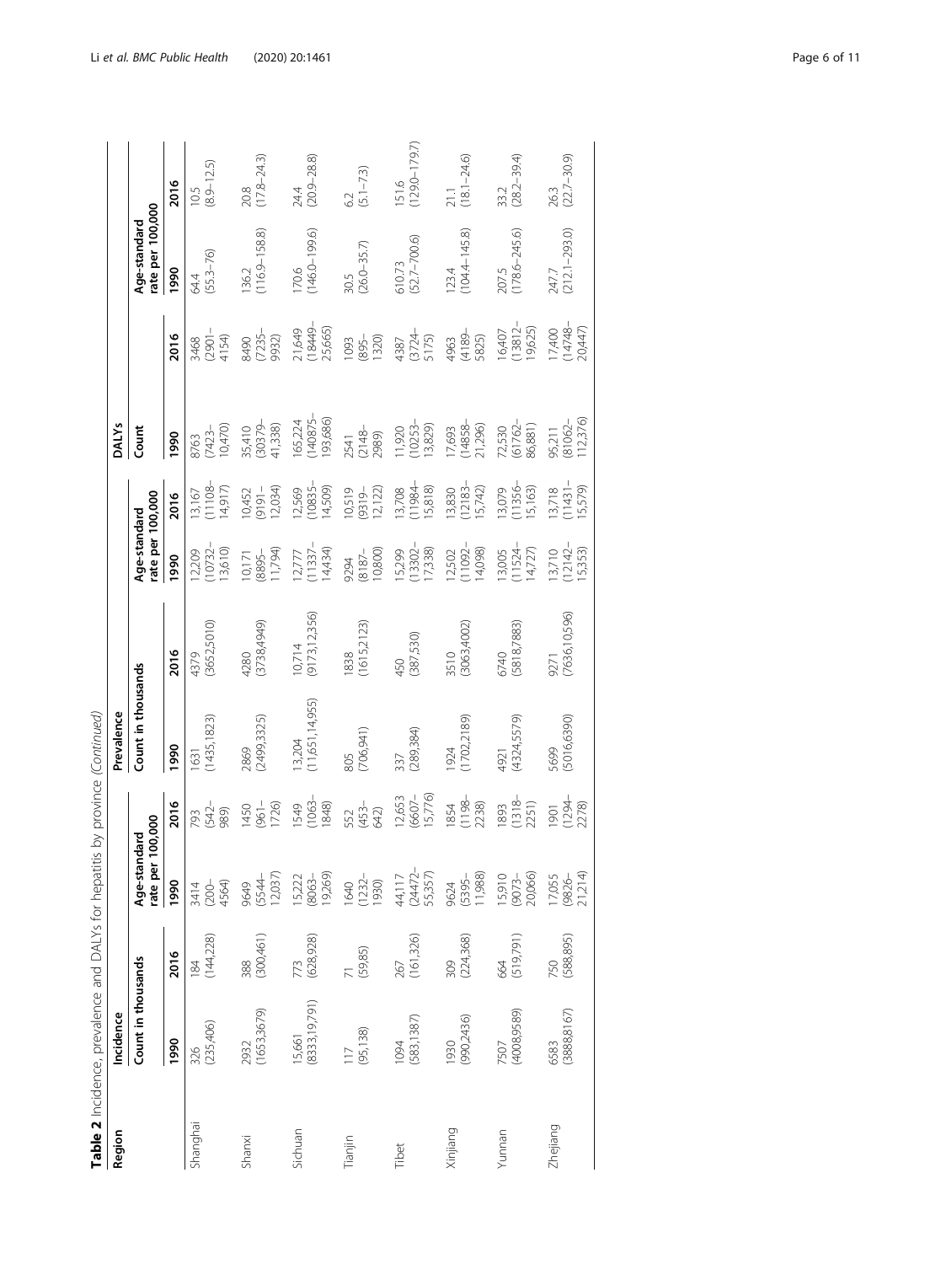<span id="page-6-0"></span>

slightly from 1990 to 2000 then increased from 2005 and sustained a high level in the past 10 years.

The incidence rates and prevalence rates of the four kinds of hepatitis by sex and age group in 2016 are presented in Fig. 2. The low age group (< 5 year) had the highest incidence rate. For example, the incidence rate of acute hepatitis A was 5733/100,000 for males and 6381/100,000 for females and the incidence rate

of acute hepatitis C was 815/100,000 for males and 884/100,000 for females. In most of the age groups, the incidence rates in males were higher than those in females. The prevalence rates slightly increased starting from the < 5 year age group and then sharply increased at 15–49 year age group. The prevalence rates for males and females stabilized starting from the 50–69 year age group.

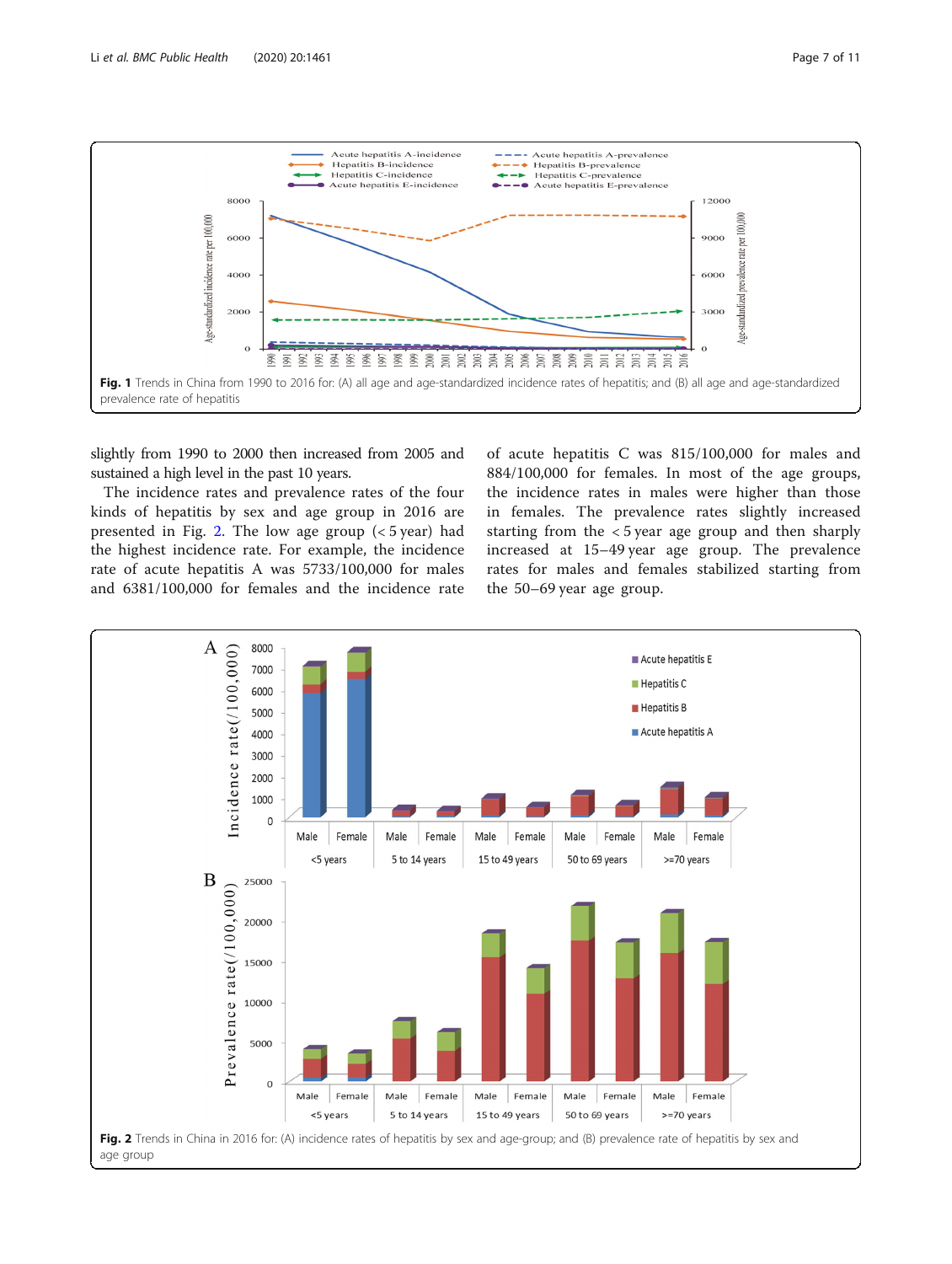| DALY in count           |                                 |                         |                             |                      | DALYs rates (per 100,000) |                      |                      |
|-------------------------|---------------------------------|-------------------------|-----------------------------|----------------------|---------------------------|----------------------|----------------------|
| Acute<br>hepatitis A    | <b>Hepatitis B</b>              | <b>Hepatitis C</b>      | Acute<br>hepatitis E        | Acute<br>hepatitis A | <b>Hepatitis B</b>        | <b>Hepatitis C</b>   | Acute<br>hepatitis E |
|                         |                                 |                         |                             |                      |                           |                      |                      |
| 7918<br>$(6667 - 9434)$ | 188.799<br>$(176058 - 202.826)$ | 2638<br>$(1912 - 3704)$ | 12.035<br>$(9874 - 14.674)$ | 1.8<br>$(1.5 - 2.2)$ | 22.1<br>$(20.7 - 23.8)$   | 0.4<br>$(0.3 - 0.5)$ | 2.0<br>$(1.7 - 2.3)$ |
| 6191<br>(5199-7367)     | 74.800<br>$(69795 - 80.525)$    | 1440<br>$(1064 - 1910)$ | 8203<br>$(6914 - 9826)$     | 1.8<br>$(1.5 - 2.1)$ | 9.2<br>$(8.6 - 9.9)$      | 0.2<br>$(0.2 - 0.3)$ | 1.6<br>$(1.4 - 1.9)$ |

14.3  $(12.1 - 17.9)$ 

0.2  $(0.1 - 0.3)$ 

0.4  $(0.3 - 0.5)$ 

0.6  $(0.4 - 0.8)$ 

0.8  $(0.5 - 1.0)$  1.6  $(0.8 - 2.7)$ 

0.3  $(0.2 - 0.5)$ 

15.5 (14.4–16.8)

36.4 (34.0–38.9)

35.5 (32.4–38.5) 0.8  $(0.4 - 1.5)$ 

0.1  $(0.1 - 0.1)$ 

0.1  $(0.1 - 0.4)$ 

0.6  $(0.4 - 1.0)$ 

0.5  $(0.3 - 0.8)$ 

2654 (2254–3292)

4089 (3609–4672)

8039 (6003–10,422)

3254 (1887–5270)

2202 (1366–3398)

Table 3 DALYs a

472 (228–920)

151 (108–203)

1085 (746–1529)

1931 (1171–3045)

440 (267–684)

#### DALYs

**Characteristic** 

female

Age-group

 $< 5$  8673

5 to 14 321

15 to 49 2713

50 to 69 1767

≧70 634

(7320–10,839)

(223–454)

(1989–3592)

(1246–2446)

(439–874)

Sex male

The DALYs for hepatitis decreased by 78.5%, from 1403, 788 (95% UI: 1,319,601-1507,691) in 1990 to 302,026 (95% UI: 287,096-319,734) in 2016. In 2016, the DALYs for acute hepatitis A, hepatitis B, hepatitis C and acute hepatitis E were 14.1, 263.6, 4.1 and 20.2 (in thousands), respectively. The overall age-standardized DALY rate decreased by 85.5% from 135.2 (95% UI: 127.2–1145.0) to 19.6 (95% UI: 18.6–20.8) per 100,000 (Table [1](#page-2-0)).

980 (510–1665)

509 (328–742)

115,597 (107488–124,995)

116,715 (109037–124,962)

29,798 (27195–32,331)

Provincial-level DALYs and age-standardized rates of DALYs per 100,000 in 1990 and 2016 are also shown in Table [2.](#page-3-0) In 2016, the top three provinces with the heaviest disease burden caused by viral hepatitis were Hunan, Guangdong and Sichuan, with the number of DALYs > 21,000. Tibet, Qinghai and Gansu had the highest agestandardized DALY rates at > 40/100,000 people. However, Hong Kong, Beijing, and Tianjin had the lowest agestandardized DALY rates.

DALYs number and DALY rates in 2016 by sex and age group are shown in Table  $3$  and Fig.  $3$ . In the  $\lt 5$ year age group, the burden of disease was mainly caused by acute hepatitis A, with the number of DALYs and age-standardized DALY rate of 8673 (95% UI: 7320–10, 839) and 14.3 (95% UI: 12.1–17.9)/100,000, respectively.



4.4  $(3.7–5.4)$ 

2.6 (2.3–3.0)

1.1  $(0.8 - 1.4)$ 

1.0  $(0.6–1.6)$ 

2.6  $(1.6-4.1)$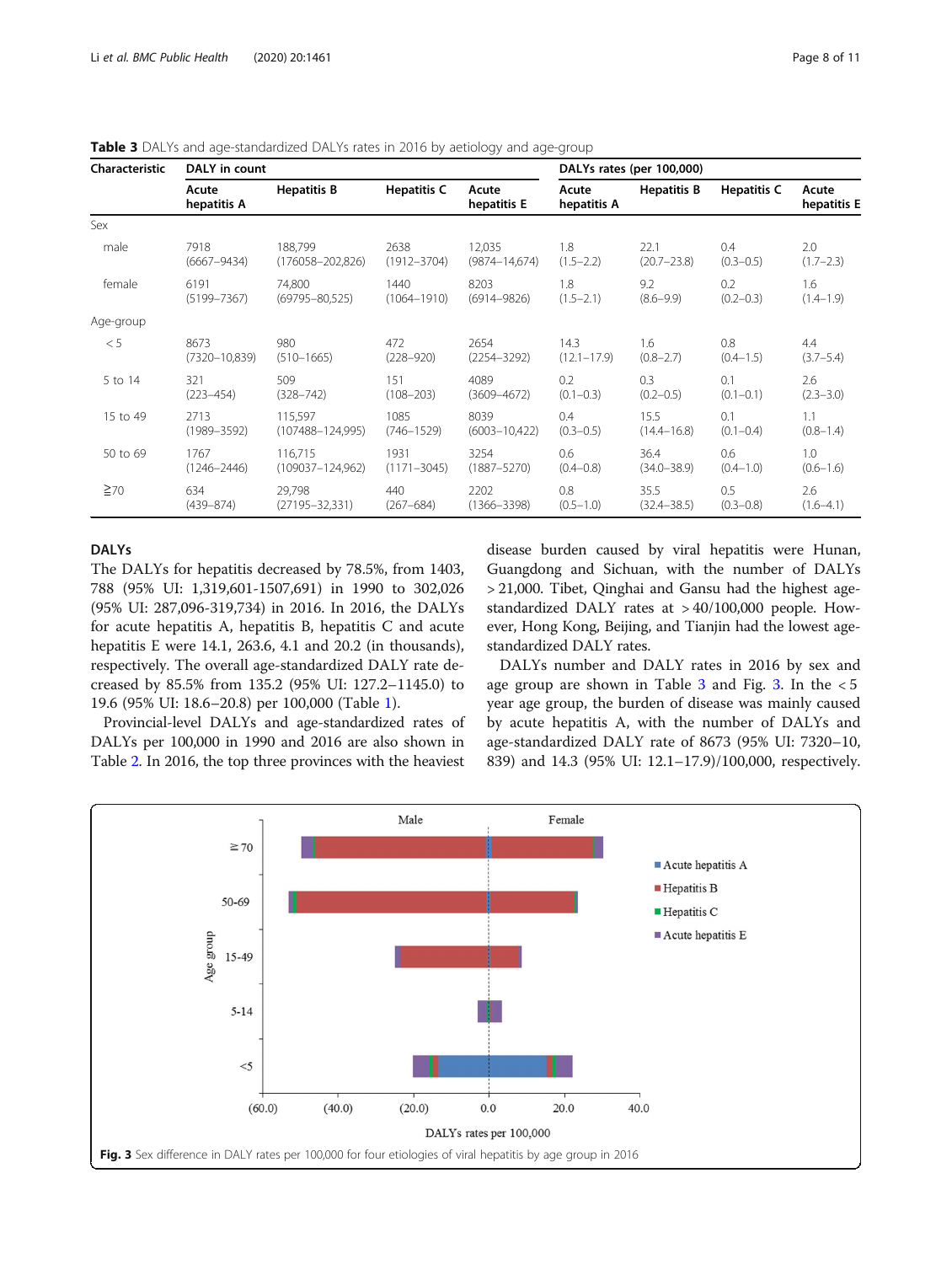The overall number of DALYs for viral hepatitis gradually increased starting from the 5–14 year age group and peaked at the 50–69 year age group for male and  $\geq$ 70 year age group for female. The DALY rates in males were higher than those in females except that in  $<$  5 year age group.

According to the SDI value in 2016, the 33 provinces were classified into three groups. The mean number of DALYs for hepatitis B in 2016 was 5970 for the high-middle SDI region, 8533 for the middle SDI region, and 7828 for the lowmiddle SDI region. The age-standardized DALY rates for hepatitis of the four aetiologies all decreased dramatically after 2000. In 2016, the age-standardized DALY rates for hepatitis B were approximately 9.1/100,000 for high-middle SDI level regions, 17.4/100,000 for middle SDI level regions and 56.4/100,000 for low-middle SDI level regions (Table. 4). There was a moderate negative correlation between SDI and DALYs ( $r_s = -0.808$ ,  $P < 0.001$ ).

#### **Discussion**

According to a report from WHO, the Western Pacific (6.2% or 115 million individuals) and African regions (6.1% or 60 million individuals) have the highest prevalence levels of viral hepatitis [[13](#page-10-0)]. With the spread vaccination of HAV/HBV, the incidence of viral hepatitis in China has gone a gentle decline to a steady level but was still at a high level  $[14]$  $[14]$  $[14]$ . At the same time, our results showed that the prevalence in China is 211,721 (in thousands) in 2016, which accounts for one third of the world population of hepatitis sufferers [\[6](#page-10-0)].

The results of national serum epidemiology survey of viral hepatitis in China in 1992 showed that the prevalence rate of HBsAg in the  $1-59$  age groups was  $9.75\%$  [[15](#page-10-0)]. In 2006, a national epidemiological survey of hepatitis B found that the rate of HBsAg prevalence in the 1–59 age groups dropped to  $7.18\%$  [\[16\]](#page-10-0). However, in our study, the age-standardized prevalence rates for hepatitis from 1990 to 2016 decreased slightly by 3.3% from 13,537 to 13,089 per 100,000 population, while the age-standardized prevalence rates for hepatitis B increased slightly by 1.6% from 10,605 to 10,777 per 100,000 population. We accounted for differences in factors such as diagnostic criteria, test levels, reporting system, and different standard populations. However, these differences do not prevent us from comparing the 33 provinces' data, which can help us to judge the burden of viral hepatitis for each province and make the right medical decisions.

HAV, HBV, HCV and HEV are biologically unrelated and have different modes of transmission and natural histories of infection. Hepatitis B and hepatitis C are mainly transmitted through blood, mother-to-child transmission, and sexual transmission, while hepatitis A and E are mainly transmitted through the digestive tract. The prevalence of hepatitis A is mainly related to poor socioeconomic conditions including high housing density, poor sanitation system and low water quality  $[17–19]$  $[17–19]$  $[17–19]$  $[17–19]$ . The incidence of hepatitis A has dropped significantly in China since the introduction of the vaccine in the 1990s. In China, hepatitis B is one of the major diseases that threaten our health. Although the age-standardized incidence rate of hepatitis B has decreased significantly after the widespread use of the HBV prophylactic vaccine, the prevalence rate remains high. For hepatitis B patients who have established chronic infections, there is lack of effective treatment strategies due to the complicated course, poor prognosis and difficulty in curing the infections. The global prevalence of HCV has been estimated at 1%, which equates to approximately 71 million people [\[20](#page-10-0)]. Chronic hepatitis C virus infection varies between 0.6 and 10% depending on geographical location [[21](#page-10-0)]. In Western Europe, the estimated prevalence of hepatitis C is  $1.5-3.5\%$  [[4\]](#page-10-0). In

**Table 4** The DALYs number and age-standardized DALYs rates per 100,000 of viral hepatitis by SDI in China

| Socio-demographic | Cause             |        | DALY number |      |      |                                |       |       |      |      | Age-standardized DALY rate per 100,000 |
|-------------------|-------------------|--------|-------------|------|------|--------------------------------|-------|-------|------|------|----------------------------------------|
| index             |                   | 1990   | 2000        | 2010 | 2016 | Change from<br>1990 to 2016(%) | 1990  | 2000  | 2010 | 2016 | Change from<br>1990 to 2016(%)         |
| High-middle level | Acute hepatitis A | 2892   | 1639        | 455  | 319  | $-88.9$                        | 8     | 4.5   | 1.2  | 0.9  | $-88.8$                                |
|                   | Hepatitis B       | 21,067 | 20,233      | 7471 | 5970 | $-71.7$                        | 62.9  | 41.5  | 12.7 | 9.1  | $-85.5$                                |
|                   | Hepatitis C       | 319    | 301         | 105  | 96   | $-69.9$                        |       | 0.7   | 0.2  | 0.3  | $-70.0$                                |
|                   | Acute hepatitis E | 3252   | 2376        | 666  | 468  | $-85.6$                        | 8.8   | 5.3   | 1.5  |      | $-88.6$                                |
| Middle level      | Acute hepatitis A | 7608   | 3072        | 661  | 440  | $-94.2$                        | 19.4  | 11.7  | 2.9  | 2    | $-89.7$                                |
|                   | Hepatitis B       | 32,668 | 24,904      | 9493 | 8533 | $-73.9$                        | 101   | 66.4  | 21.4 | 17.4 | $-82.8$                                |
|                   | Hepatitis C       | 490    | 398         | 135  | 133  | $-72.9$                        | 1.6   | 1.1   | 0.3  | 0.3  | $-81.2$                                |
|                   | Acute hepatitis E | 6555   | 3552        | 854  | 630  | $-90.4$                        | 17.8  | 10.2  | 2.7  | 2    | $-88.8$                                |
| Low-middle level  | Acute hepatitis A | 8752   | 4447        | 940  | 531  | $-93.9$                        | 53.7  | 40.1  | 14.5 | 10.8 | $-79.9$                                |
|                   | Hepatitis B       | 26,240 | 22,803      | 8847 | 7828 | $-70.2$                        | 253.4 | 195.2 | 68.1 | 56.4 | $-77.7$                                |
|                   | Hepatitis C       | 401    | 363         | 121  | 111  | $-72.3$                        | 4     | 3.1   |      | 0.8  | $-80.0$                                |
|                   | Acute hepatitis E | 7061   | 4362        | 1027 | 705  | $-90.0$                        | 49.4  | 32.7  | 10.1 | 7.4  | $-85.0$                                |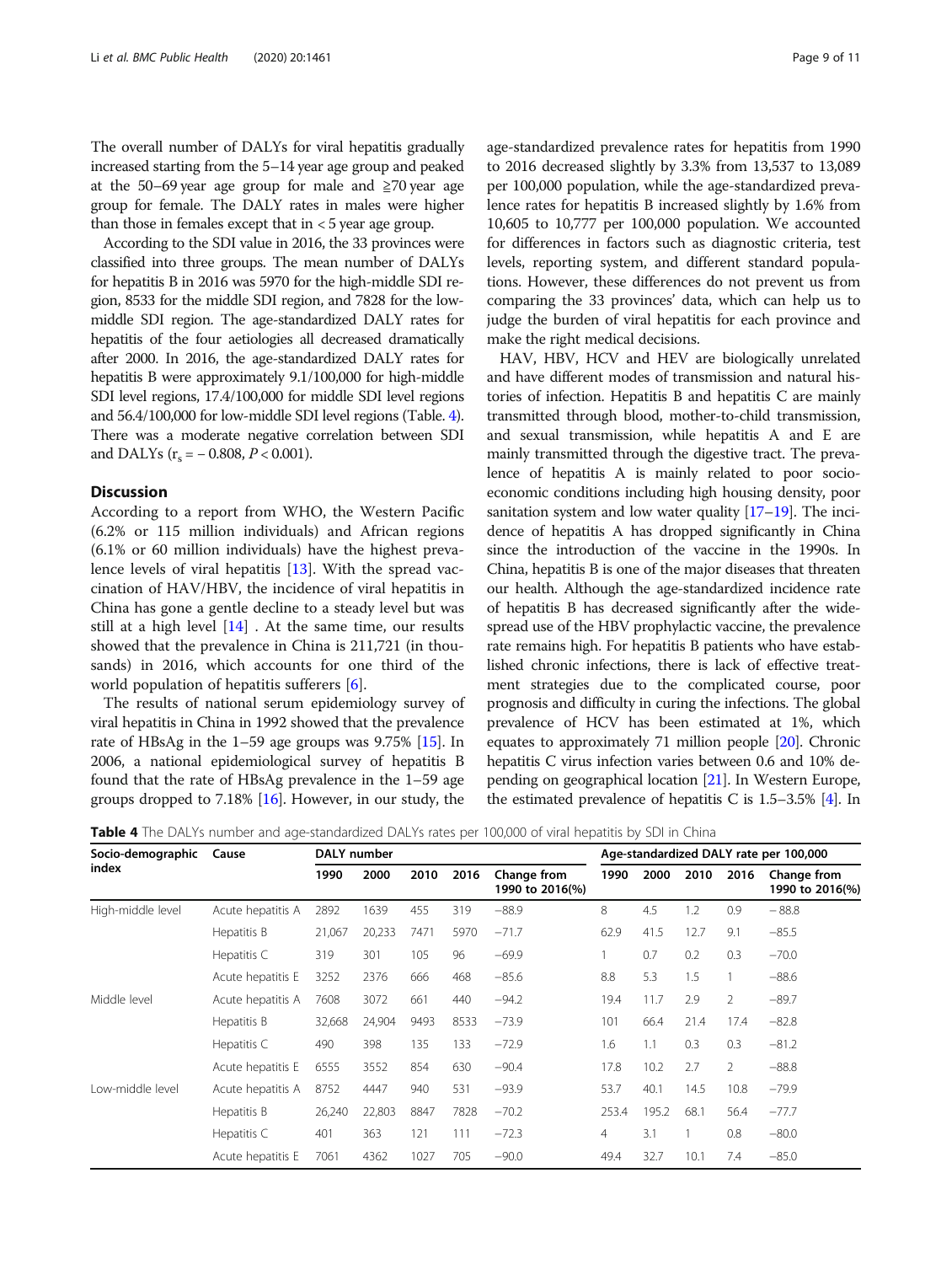China, HCV infection is a commonly reported disease. Indeed, China has the largest HCV-infected population in terms of absolute number [\[22\]](#page-10-0). In our study, the prevalence of hepatitis C in 2016 was approximately 45 million and increased by 81.8% compared with the prevalence in 1990. Other investigations report similarly rising trends [[23](#page-10-0)]. There are two possible reasons for this trend. First, it may be due to lack of effective vaccines. There are safe and effective vaccines to prevent HAV and HBV, and one vaccine for HEV is commercialized for use only in China, but there are no official approved vaccines for HCV. Second, it may be due to increased and available HCV diagnostics over time [\[24](#page-10-0), [25\]](#page-10-0).

Although the age-standardized prevalence rate in China remains at a high level, the DALY rate had sharply declined by 85.5% from 1990 to 2016. This could be partly explained by the improved antiviral therapy, especially for HBV and HCV. The clinical course of HBV and HCV can be acute and chronic. The clinical manifestations of hepatitis can be absent or appear when the disease is advanced [[26](#page-10-0)]. There was no disability weightings used for asymptomatic acute hepatitis A, B, C or E cases or chronic hepatitis B or C cases [[10](#page-10-0)]. Similar trends for prevalence and DALYs could be observed in most provinces. The top five provinces suffering a heavy burden of hepatitis were Tibet, Qinghai, Gansu, Jiangxi and Yunnan. To realize the "2030 Agenda for Sustainable Development Goals" of WHO [[27](#page-10-0)] and support national hepatitis elimination plans, we should provide adequate funding for those provinces.

HAV and HEV cause only acute hepatitis and are transmitted mostly through exposure to contaminated food or water. In our analysis, although the disease burden caused by hepatitis A decreased dramatically from 1990 to 2016, the percentage of disease burden caused by hepatitis A was still high in the low age group population. It is necessary to recommend vaccination to all children aged 1 year and older [[19](#page-10-0)]. In China, thanks to the universal HBV immunization programme for newborn babies initiated in 1992, the prevalence of anti-HBs was higher in fully immunized children (63.2–74.3%) than in non-immunized children (21.1–34.8%) [\[28\]](#page-10-0). The burden of hepatitis B in 2016 decreased dramatically with the total DALYs peaking in the 5069 year age group. The age-standardized prevalence rate in males was higher than that in females, which was also represented in other reports [\[29](#page-10-0)–[31](#page-10-0)].

Our study provided the most up-to-date systematic analysis on the disease burden of hepatitis in China. We can not only compare the prevalence, incidence, and DALY rate to other countries, but also compare them at the provincial level. The data used in the study were mainly from the GBD2016 study. To improve model validity and decrease uncertainty from various sources, GBD allows annual improvement to the methods and available data sources. However, limitations still remained [[6](#page-10-0), [10,](#page-10-0) [32](#page-10-0)],

which were also applied in our study. First, severity distribution data across sequelae for most diseases were from high-income countries, which might lead to underestimation of YLDs. Second, data sources from national surveys, cancer registries, and surveillance systems of the Disease Control and Prevention could not represent the overall trend of prevalence and DALYs. Third, viral hepatitis were defined on the basis of HAV IgG, HBsAg, HCV Ab, and HEV IgG which do not clearly distinguish acute viral hepatitis, chronic viral hepatitis, versus resolved viral hepatitis. At last, the disease burden of HDV was not evaluated in the GBD2016 and the current study.

### Conclusion

The burden of hepatitis decreased rapidly in China from 1990 to 2016. However, the prevalence rates of hepatitis B and C remained high, with large gaps among provinces and populations. The challenges of communicable disease control persist. Especially for hepatitis B, effective treatment should be carried out to prevent chronic patients from developing cirrhosis and liver cancer, which may exert a large burden on society in the future.

#### Abbreviations

DALYs: Disability-adjusted life years; GBD2016: The global burden of diseases, injuries, and risk factors study 2016; HAV: Hepatitis A virus; HBV: Hepatitis B virus; HCV: Hepatitis C virus; HDV: Hepatitis D virus; HEV: Hepatitis E virus; SDI: Socio-demographic Index; UI: Uncertainty interval; YLLs: Years of life lost; YLDs: Years lived with disability

#### Acknowledgements

The authors would like to thank the epidemiologist at the National Center Chronic and Non-communicable Disease Control and Prevention, China, who helped explain the GBD study.

#### Authors' contributions

ML, ZQW, LZ and HZ analyzed the data and wrote the manuscript. ML and DWL planned the study. DWL and MGZ reviewed and edited the manuscript. All authors read and approved the final manuscript.

#### Funding

Project of Hebei Provincial Health Planning Commission (20180699) played a supporting role in the design of the study.

#### Availability of data and materials

Data at national level can be found at: [http://ghdx.healthdata.org/gbd](http://ghdx.healthdata.org/gbd-results-tool)[results-tool.](http://ghdx.healthdata.org/gbd-results-tool) All subnational level data used and analysed during the current study are available from the corresponding author on reasonable request.

#### Ethics approval and consent to participate

Not applicable.

#### Consent for publication

Not applicable.

#### Competing interests

The authors declare that they have no competing interests.

#### Author details

<sup>1</sup>Department of Epidemiology and Statistic, Hebei Medical University, Shijiazhuang, 050017 Shijiazhuang, People's Republic of China. <sup>2</sup>Hebei Province Key Laboratory of Environment and Human Health, Shijiazhuang, China. <sup>3</sup> National Center for Chronic and Noncommunicable Disease Control